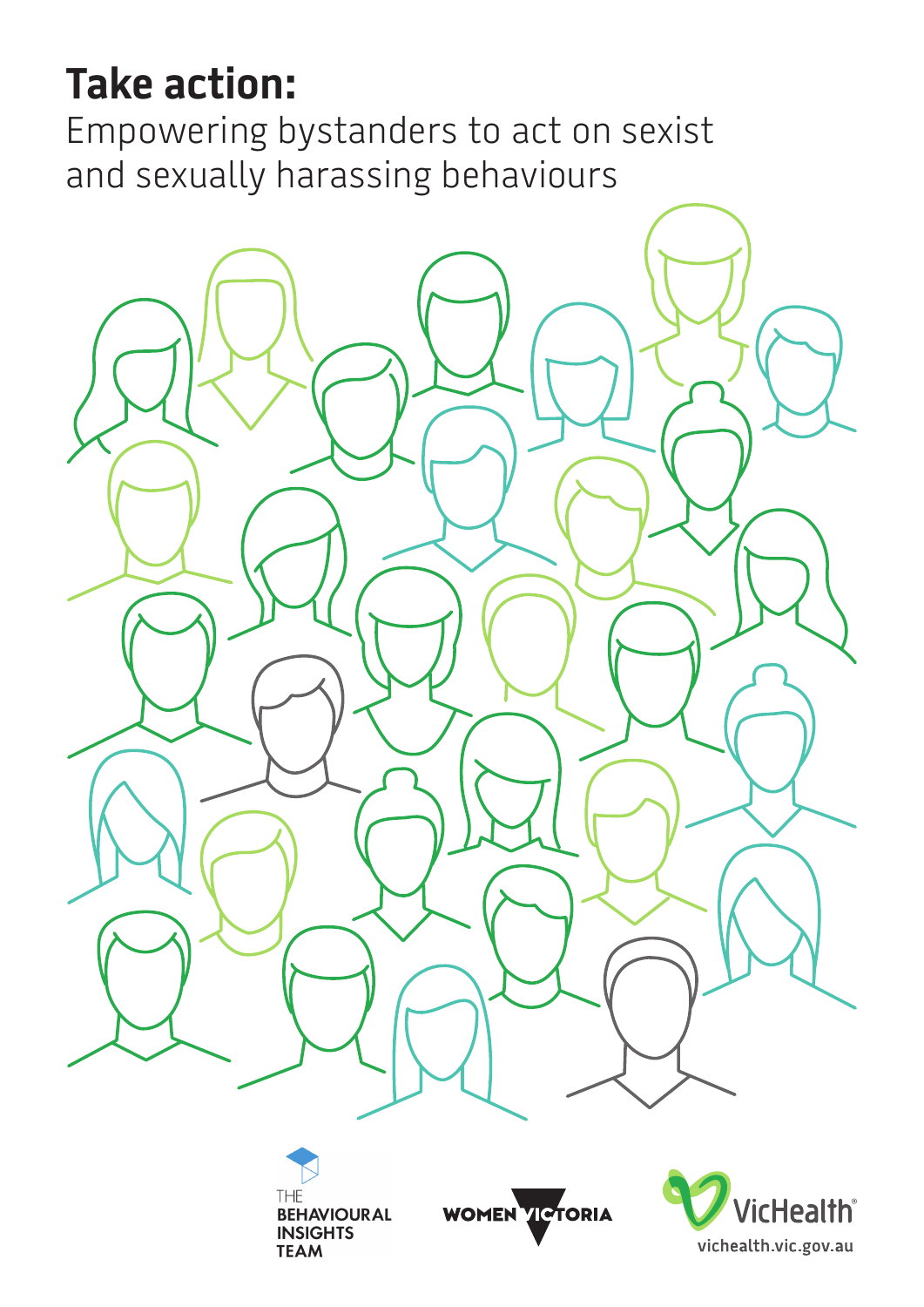**This resource has been developed to help organisations introduce bystander initiatives as part of their work to reduce sexist and sexually harassing behaviours. It explains what 'active bystanding' is and outlines four key steps**<sup>1</sup>  **for implementing effective bystander initiatives: 1) organisational preparation 2) readiness assessment 3) initiatives and 4) evaluation.**

#### **Suggested citation**

VicHealth and Behavioural Insights Team 2019, *Take Action: Empowering bystanders to act on sexist and sexually harassing behaviours*, Victorian Health Promotion Foundation, Melbourne.

#### **Acknowledgements**

VicHealth acknowledges the Behavioural Insights Team and The Big Picture Strategic Services for their work in developing this resource. VicHealth and the Behavioural Insights Team also thank the practitioners from the women's health, local government, gender equality and prevention of violence against women sectors who provided feedback on the draft resource.

<sup>1</sup> From a modified version of the Latané and Darley model of bystander action. Darley, JM & Latané B (1968), 'Bystander intervention in emergencies: Diffusion of responsibility', *Journal of Personality and Social Psychology*, vol. 8, pp. 377–383.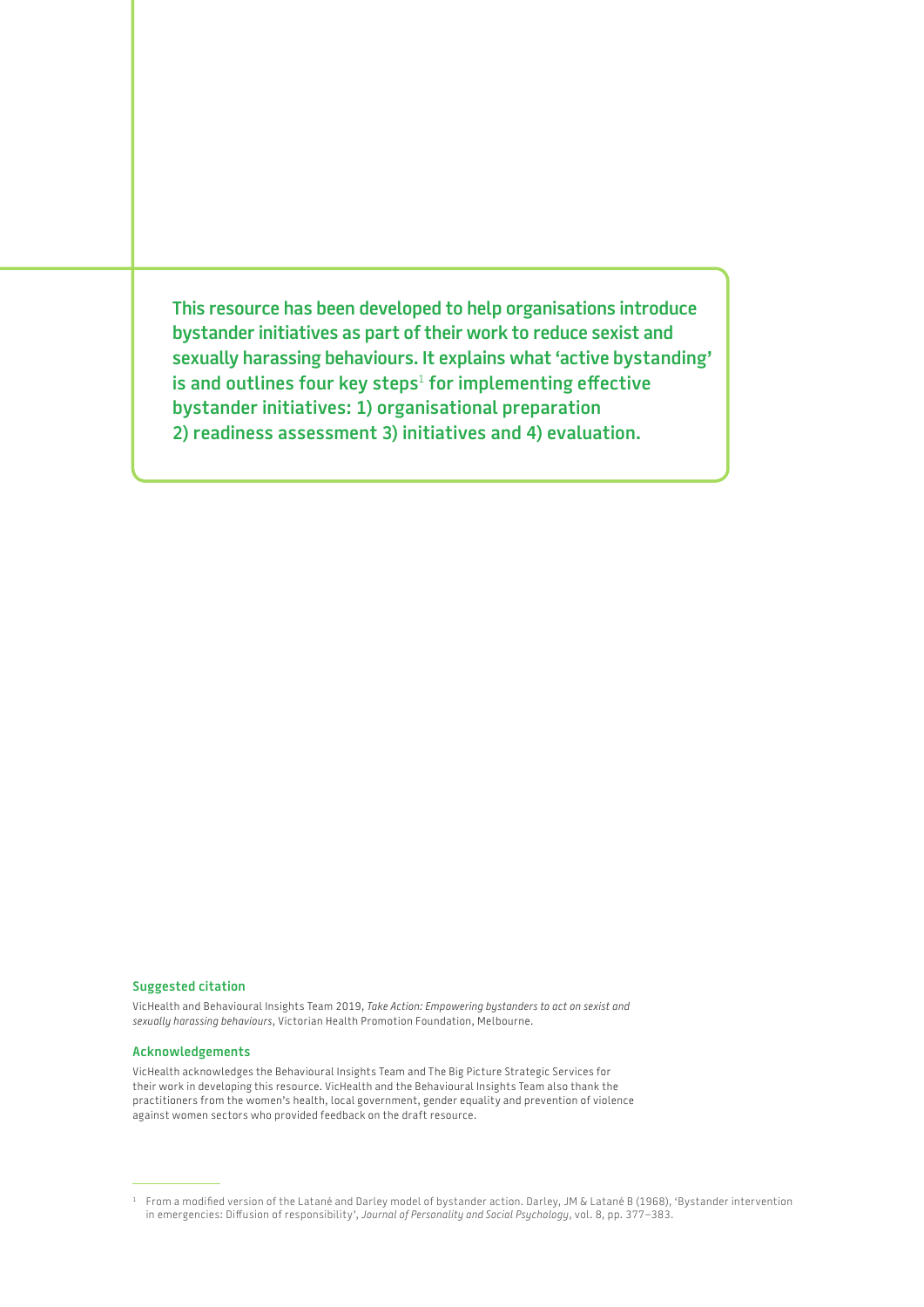## **Overview of resource**

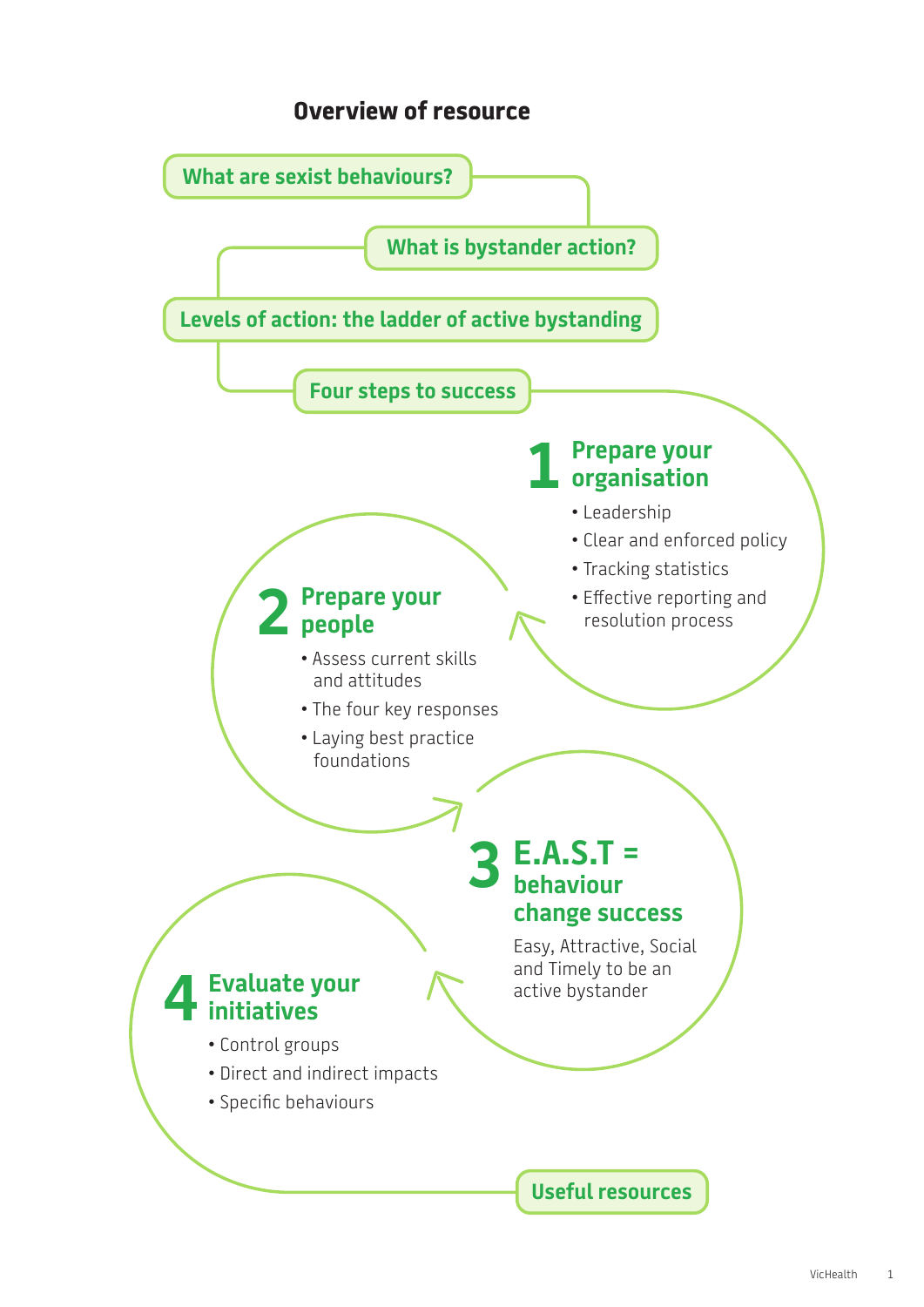## **Why develop policies and programs which support bystander action?**

It can be difficult for the targets of sexist and sexually harassing behaviours to confront perpetrators. National and international research shows that when a third party (a bystander) intervenes it can:

- support the target emotionally
- discourage the perpetrator from behaving this way again
- contribute to a culture that condemns sexist and sexually harassing behaviours.

Organisations are starting to appreciate the potential power of the bystander. Initiatives and programs to encourage bystander action are being designed and implemented in Victoria and elsewhere. This is a positive step for combatting sexist and sexually harassing behaviours.

New evidence is showing that many well-meaning initiatives once thought to be effective in changing behaviour around sexist and sexually harassing behaviours (such as organisational-wide, mandatory diversity training) are not actually making much of a difference and can even backfire<sup>2</sup>. Bystander initiatives should not be delivered in isolation. Such initiatives should be delivered as part of a suite of whole-of-organisation activities to ensure they are effective, embedded and can achieve widespread and lasting change. An important part of a whole-of-organisation approach is to review and amend the processes, structures and practices within the setting (e.g. a workplace, university, sports club) to determine whether they support or discourage sexism and sexual harassment.

## **What are sexist and sexually harassing behaviours?**

In this resource the term 'sexist and sexually harrassing behaviours' is used. This is in order to be clear about the specific behaviours which bystanders are being asked to take action against.

These behaviours can include, but are not limited to:

- making sexist jokes
- making sexually suggestive comments
- displaying possessiveness or 'ownership' of women
- responding differently to the same behaviours when exhibited by women as compared with men
- making unwanted approaches or physical contact of a sexual nature.

Sexual harassment is unwelcome sexual behaviour, which could be expected to make a person feel offended, humiliated or intimidated. Sexual harassment can be physical, verbal or written.

**For more information on the legal definition of sexual harassment see the [Victorian Equal](https://www.humanrightscommission.vic.gov.au/the-law/equal-opportunity-act)  [Opportunity Act 2010](https://www.humanrightscommission.vic.gov.au/the-law/equal-opportunity-act).**

<sup>2</sup> Dobbin, F & Kalev, A (2016), 'Why diversity programs fail', Harvard Business Review. Available from [https://hbr.org/2016/07/](https://hbr.org/2016/07/why-diversity-programs-fail) [why-diversity-programs-fail](https://hbr.org/2016/07/why-diversity-programs-fail)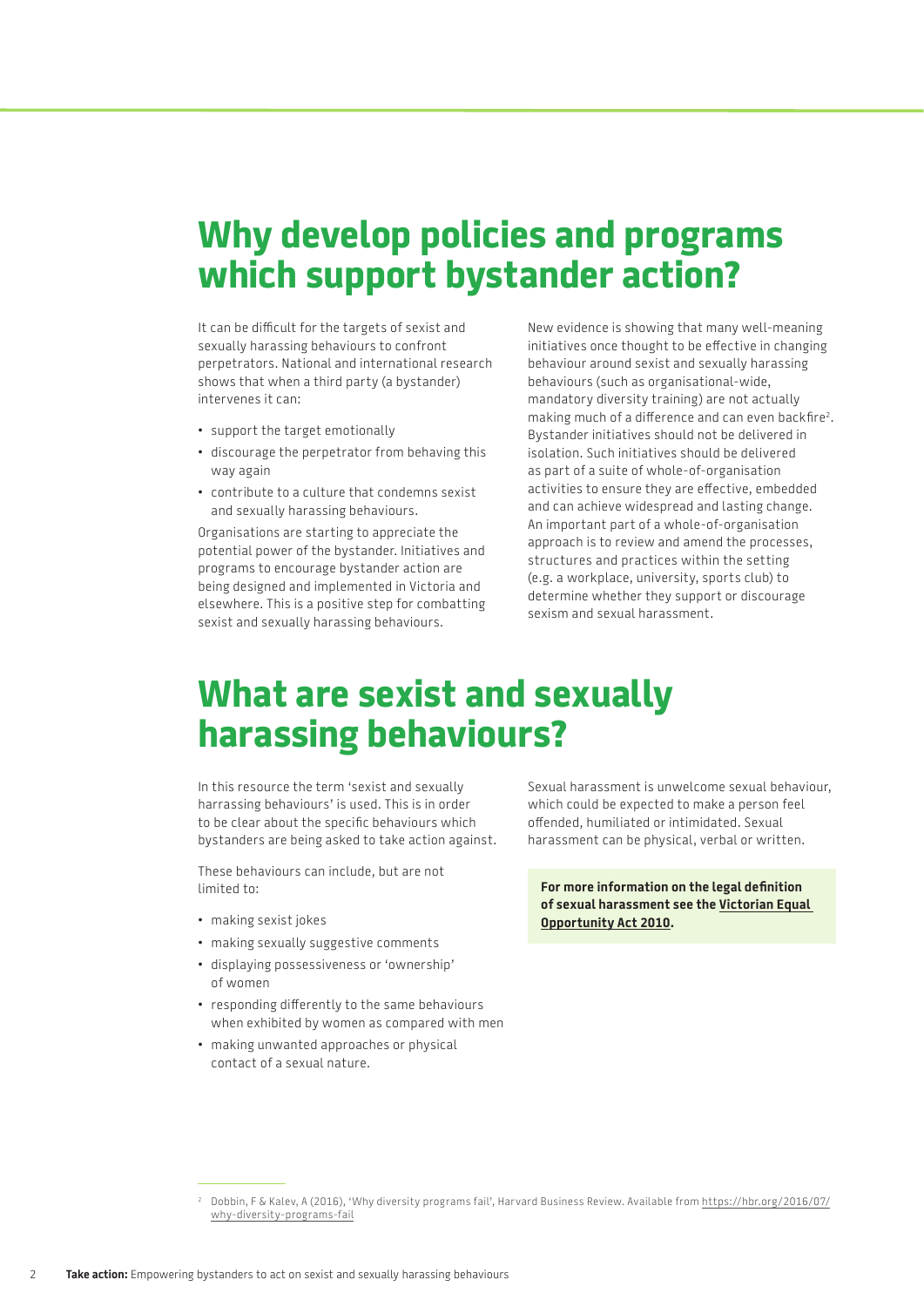## **What is bystander action in relation to sexist and sexually harassing behaviours?**

A **bystander** is a person who is present and witnesses something but is not directly involved in it. A bystander is also someone who is told about an incident or who witnesses sexist or sexually harassing behaviours in an organisation or setting (e.g. on public transport, in a workplace, in a pub, in a sports club or on a university campus).

**An active bystander is someone who takes action** after witnessing or hearing about an incident of sexist or sexually harassing behaviour. This may include giving a disapproving look, speaking out or reporting the behaviour.

Active bystanding also includes taking action to challenge a culture that supports sexist and sexually harassing behaviours. It isn't only about responding to an incident involving an individual.

Active bystanding does not involve physically restraining someone and does not include hostile or aggressive responses.

Throughout this document, the terms 'target' and 'perpetrator' are used for simplicity to describe people's experiences of sexism and sexual harassment. The term 'target' is used to refer to individuals who experience sexism and sexual harassment and the term 'perpetrator' is used to refer to individuals who are alleged to have sexually harassed others. The use of the term 'target' does not imply victimhood, or that there is one deliberate 'target' of the sexist or sexually harassing act. The use of the term 'perpetrator' is not intended to suggest that there has been a finding of guilt in relation to a criminal offence or a breach of discrimination legislation.3

<sup>3</sup> Australian Human Rights Commission (2018). *Everyone's business: Fourth national survey on sexual harassment in Australian workplaces*. AHRC, Sydney. Available from: [https://www.humanrights.gov.au/our-work/sex-discrimination/publications/](http://www.humanrights.gov.au/our-work/sex-discrimination/publications/everyone-s-business-fourth-national-survey-sexual) [everyone-s-business-fourth-national-survey-sexual](http://www.humanrights.gov.au/our-work/sex-discrimination/publications/everyone-s-business-fourth-national-survey-sexual)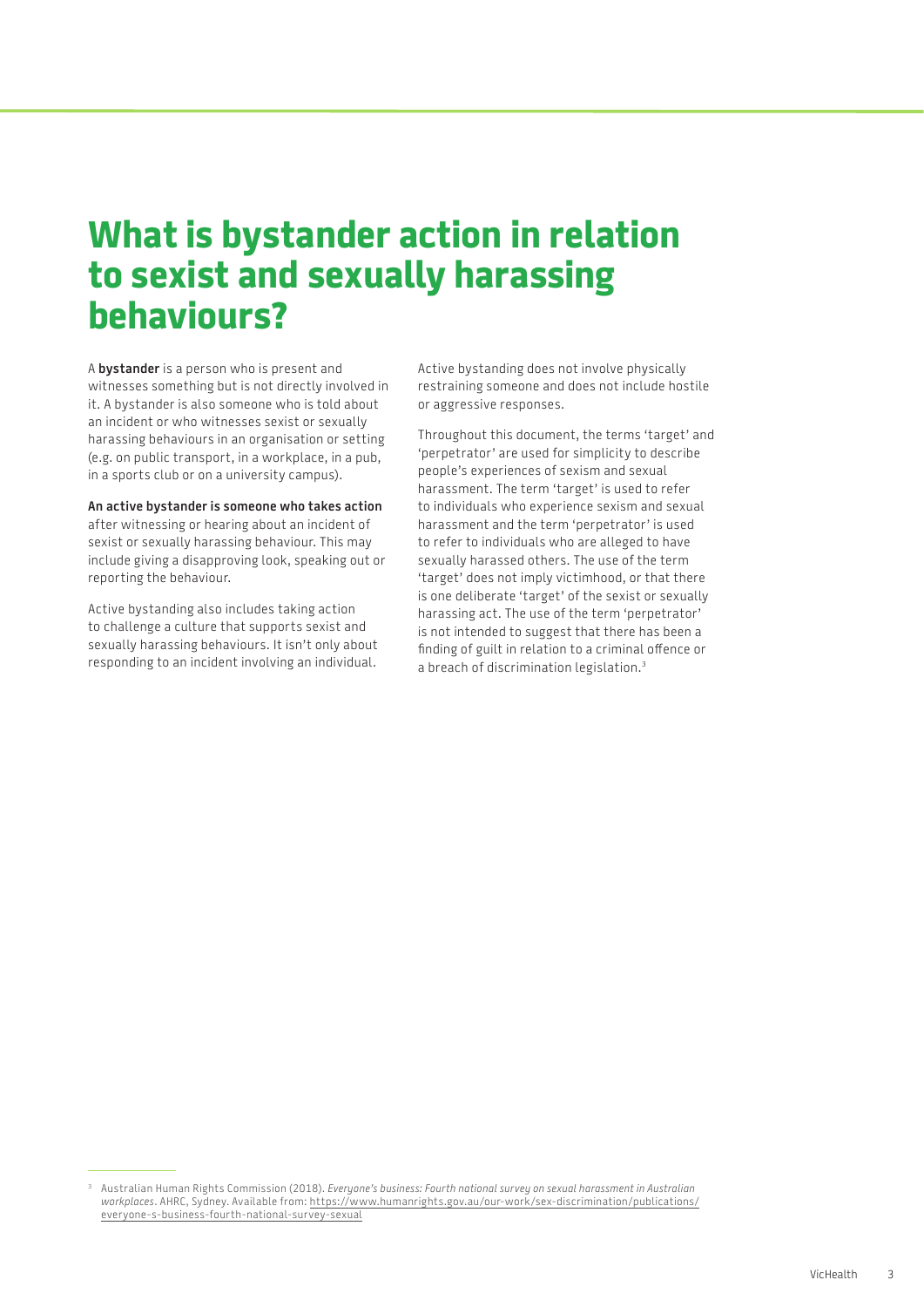## **The ladder of active bystanding**

This ladder shows a range of behaviours that active bystanders are encouraged to use through bystander initiatives. Generally, the actions higher up the ladder are stronger ways of discouraging sexist and sexually harassing behaviours.

The more intentional, severe and explicit the behaviour of the perpetrator, the higher the level of action the bystander may take.

Actions towards the bottom of the ladder are appropriate when the bystander is worried about putting themselves or the targeted person at risk. While inexcusable and unacceptable, in some circumstances certain sexist or sexually harassing behaviours may be unintentional and/or caused by ingrained beliefs, values and practices. Actions at the bottom of the ladder might be more suitable in this context.

If people in your organisation are taking none of the actions on the ladder or are even joining in with sexist or sexually harassing behaviours, then encouraging bystander actions at the bottom of the ladder is an appropriate starting point. If people around you are currently acting at the bottom of the ladder, then the aim should be to increase their confidence to take actions further up the ladder when they feel it's appropriate.

When sexist and sexually harassing behaviours occur, bystanders should first assess the situation in order to inform their response and action.

The main thing to remember is that bystander initiatives need to provide options for people to act at their current level of skill and confidence.

The order of the actions presented is not a strict hierarchy but should be used as a guideline.

## **No action = saying the behaviour is okay**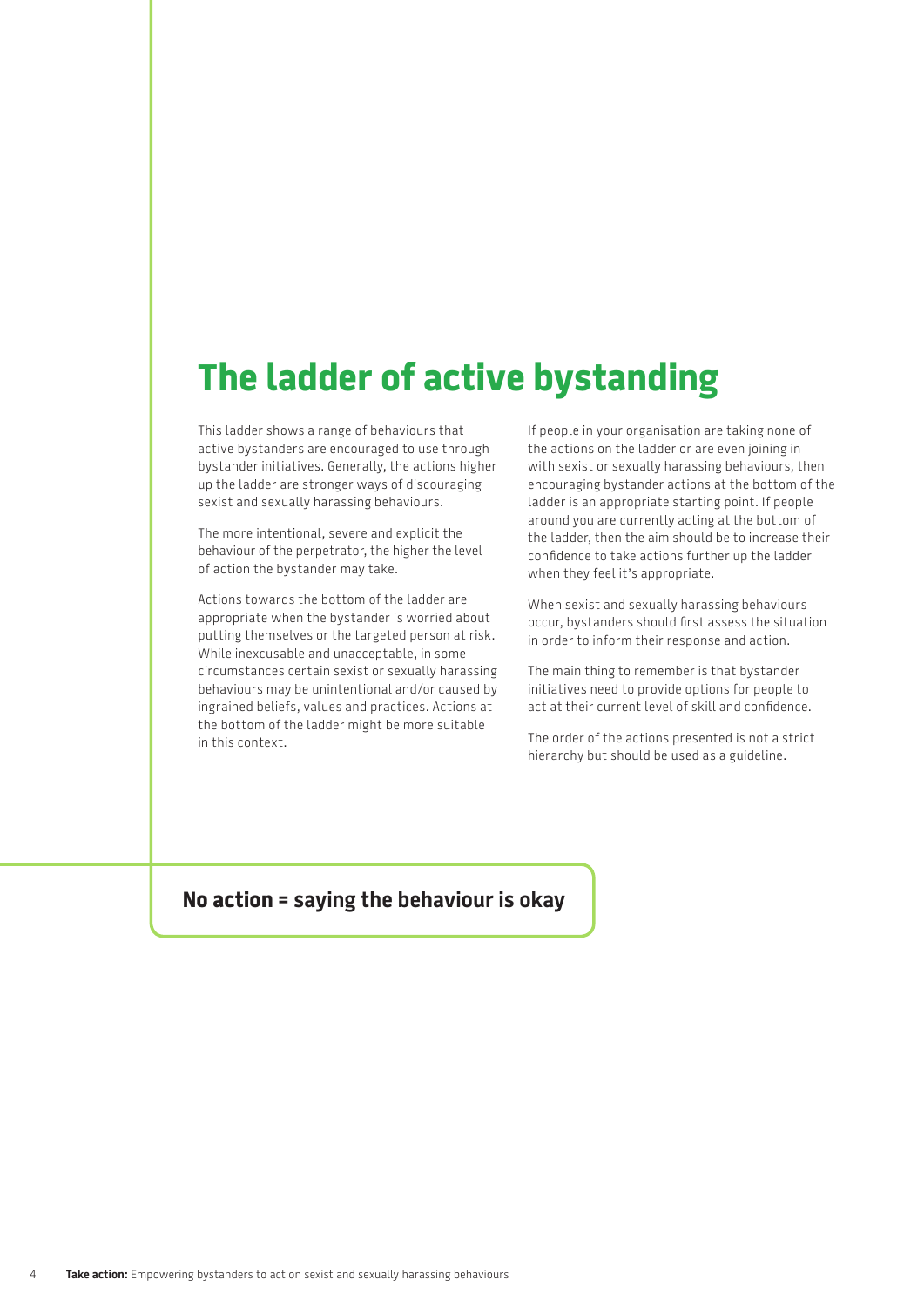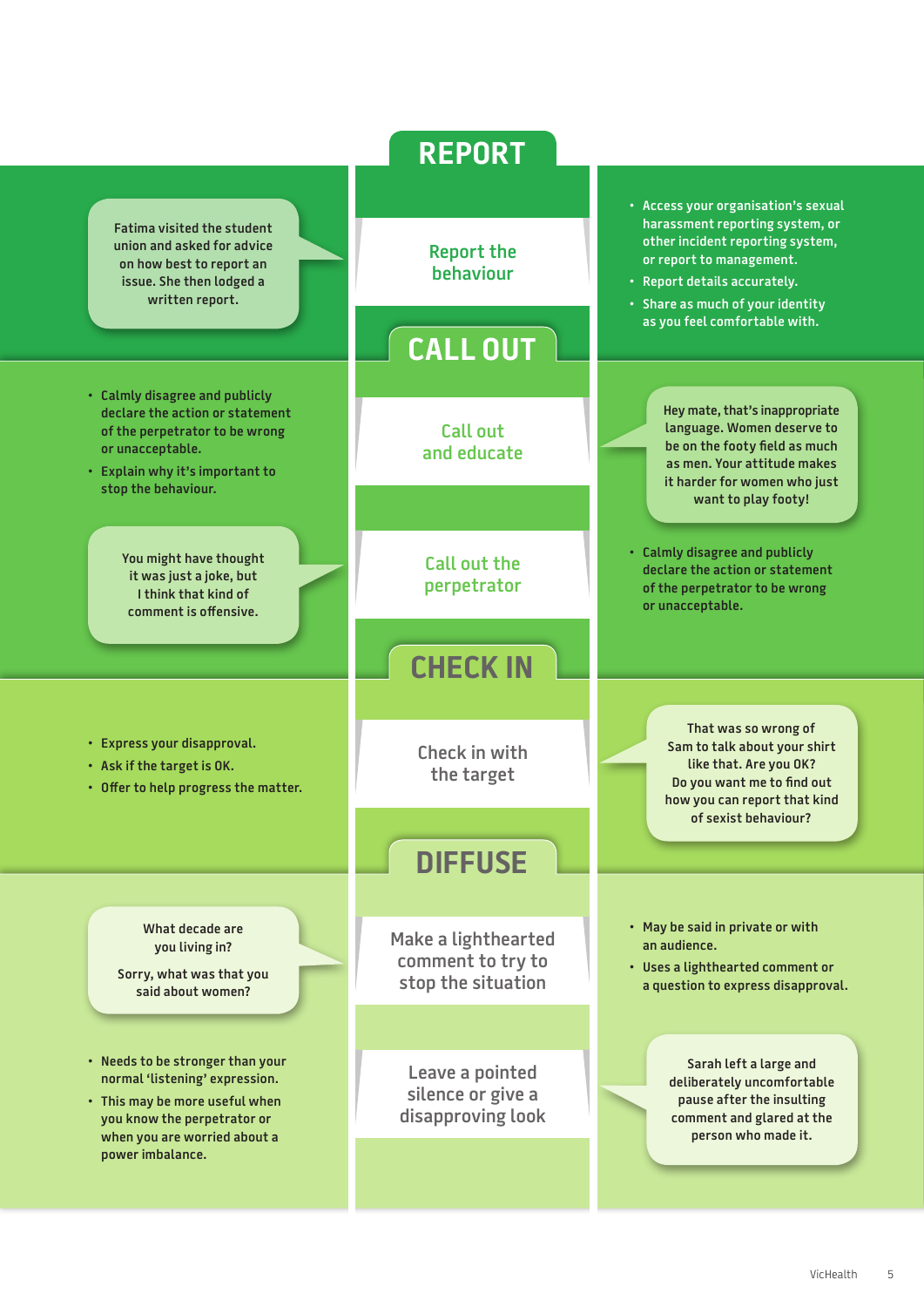## **Four steps to design, implement and evaluate bystander initiatives**

## **STEP 1: Prepare the organisation for success**

Research shows that a bystander may be willing and able to act but doesn't because certain factors are not present in the environment. Organisations serious about gender equality have a suite of integrated policies to address sexist and sexually harassing behaviours, and these provide important support for bystanders.

## **Assess the needs of the environment to ensure you have the following essential factors.**

### **Top down organisational support**

Support for tackling sexism and sexual harassment needs to be signalled from above in a way that is seen as authentic, rather than as a box-ticking exercise or a legal necessity. Leaders are important role models for active bystanding and can also empower others to challenge sexist and sexually harassing behaviours.

### **A clear and enforced sexual harassment policy**

Organisations need to clearly articulate their policy on discrimination and sexual harassment, including which behaviours are inappropriate. The policy also needs to be consistently reinforced and *understood* by staff in order to be effective. This is particularly relevant when addressing inappropriate behaviour of people who have a high profile, are more senior or those in authority. A policy should give clear options for the actions bystanders can take and outline any privacy protections.

## **Key metrics used to track sexist and sexually harassing behaviours**

Organisations should ask for and track key statistics related to sexist and sexually harassing behaviours, including selfreported experiences, official reports of sexual harassment, rates of pay for men and women, inequalities in access to flexible work and parental leave entitlements, and any different patterns of employee retention by gender.

### **An effective reporting and resolution process**

Reporting and resolution processes are required so that all perpetrators are managed appropriately. These processes play a pivotal role in an organisation's response to sexist and sexually harassing behaviours. These processes are also key tools for bystanders to use. But be warned: getting them right can be tricky and introducing poor procedures can make things worse. For example, research has shown that introduction of some initiatives, such as mandatory diversity training in the absence of organisational support, can backfire and even make things worse for women<sup>4</sup>.

## **Ask your leaders to act FAST**



## **Flip**

Bring people's attention to gender stereotypes that exist in the workplace by flipping the conversation. For example, if a colleague asks 'Can you tell Sarah that she's been bossy and aggressive?' try flipping this by asking 'Would you give the same feedback if Sarah was male?'



## **Amplify**<sup>5</sup>

If a woman is being spoken over in a meeting, or someone else has taken credit for her ideas, strengthen the voice of the target by saying something like 'Hang on Mike, Sally was making a point'.



## **State your support**

Talk openly and publicly about your support of active bystanders: 'I'll support anyone who decides to take action against sexist or sexually harassing behaviour they see or hear about'.



## **Take the time to prepare** Be ready with

your response to likely scenarios: 'When X happens again, I'll say Y'.

Dobbin, F & Kalev, A (2016), 'Why diversity programs fail'.

<sup>5</sup> Paragraphs (2016), 'Credit and amplify: Obama women staffers strategy shows results'. Accessed 25 April 2019.

Available from [https://2paragraphs.com/2016/09/credit-and-amplify-obama-women-staffers-strategy-shows-results,](http://-amplify-obama-women-staffers-strategy-shows-results/) accessed 25 April 2019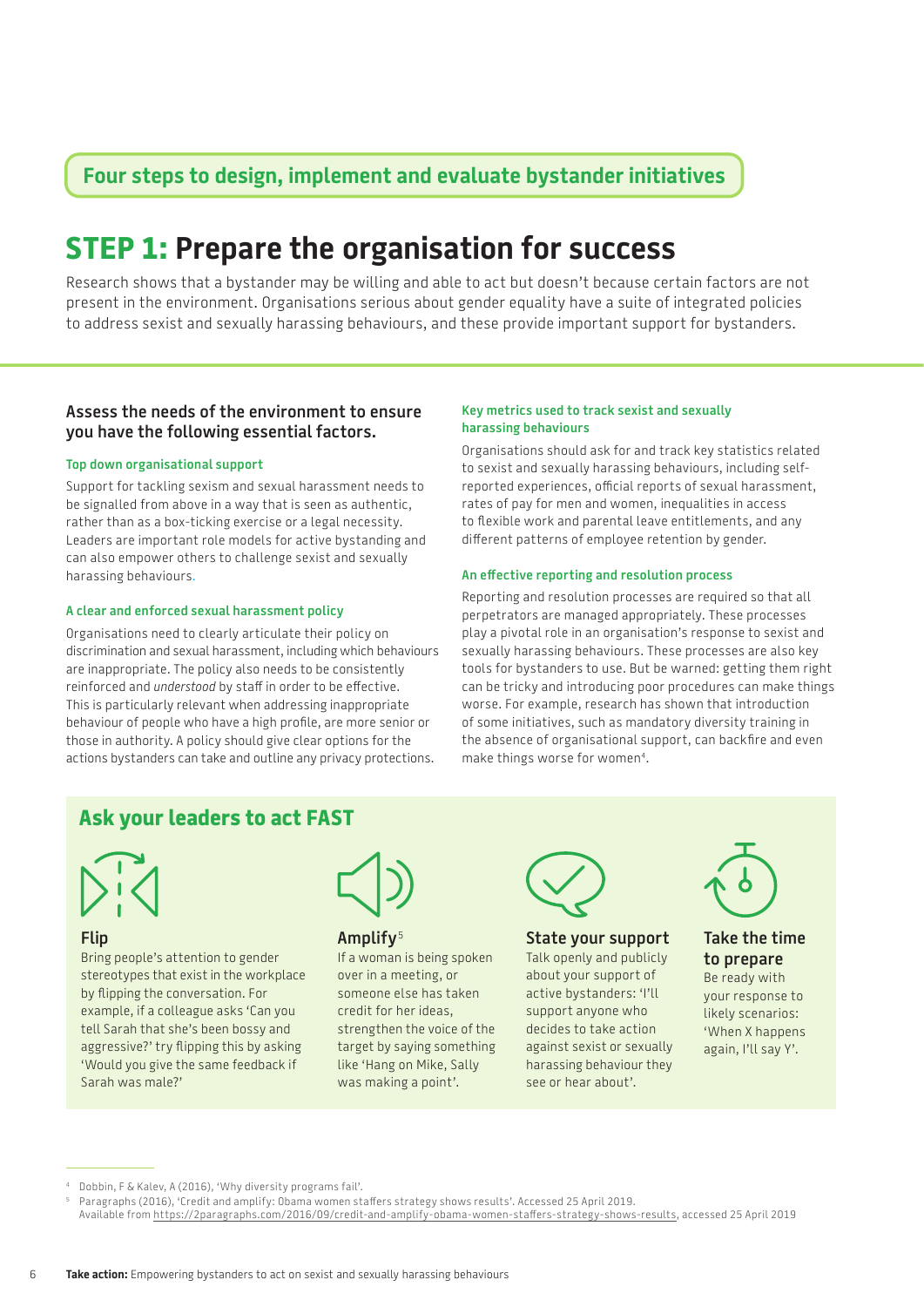## **USING FORMAL LANGUAGE** (LEGAL DEFINITION)

**"Have you experienced** 

**10–25%**

**sexual harassment?" USING PLAIN LANGUAGE** (SPECIFIC BEHAVIOURS DEFINITION)

> **"Have you experienced any of the following behaviours?"**

**30–60%**

## **A good reporting process will:**

## **Make it clear that bystanders can make reports too**

It can be difficult to know whether you are 'allowed' to report as a bystander. Providing clear text at the start of the reporting system – inviting witnesses to come forward – provides a clear message this is encouraged and that reporting is not just for direct targets.

### **Provide multiple methods of access**

Different people will have different preferences for how they communicate sensitive information. Facilitating in-themoment reporting will increase the likelihood and quality (i.e. recall) of a report.

### **Provide informal resolution methods**

Give people an option to talk to someone and receive advice about the problem, rather than immediately beginning a formal conflict resolution process.

### **Describe reportable behaviours**

Provide clear descriptions of reportable offences rather than using general or legal terms. Use specific behavioural terms such as 'Made sexist joke' or 'Commented on a person's sexuality', instead of 'grievance'. Exceptions may be made for more severe behaviours (e.g. sexual assault).

## **Ask about specific behaviours**

The way you ask about sexism and sexual harassment matters. One study<sup>6</sup> found that if you simply ask women whether they have experienced sexual harassment, 10–25 per cent of respondents may report it. However, if you ask women if they have experienced a range of behaviours such as unwelcome physical contact or inappropriate sexual comments, then higher numbers (30–60 per cent) report sexual harassment.

## **Make reporting easy**

Don't require users to create an account and remember a login. Don't require them to click through to multiple pages and websites. And don't ask for the same information repeatedly.

### **Offer bystanders the option of remaining anonymous**

Digital tools can support anonymous reports. Currently these include [Callisto](https://www.projectcallisto.org/) and Talk to Spot.

### **Include checks or protections before disclosing identities**

Ensure you have a prompt in your reporting system so you don't disclose information about who reported inappropriate behaviour – to either the perpetrator or third parties – without their consent. Fear of retaliation is the largest barrier to victims reporting.

### **Make processes clear**

Potential reporters will be less likely to follow through if they don't know how, when or in what form their report will be used. Feedback is important to show the organisation has taken the report seriously.

### **Use secure technology**

A new alternative to traditional reporting structures, this software allows victims and bystanders to securely and anonymously report and store information about their perpetrator until others report the same perpetrator. If more than one victim names the same perpetrator, they are connected to a legal counsellor who will help them take action. This reduces the burden on sole-accusers, reduces the likelihood of retaliation or not being believed, and provides support to subsequent reporters.

<sup>6</sup> Ilies, R, Hauserman, N, Schwochau, S & Stibal, J (2003), 'Reported incidence rates of workrelated sexual harassment in the United States: using meta analysis to explain reported rate disparities', *Personnel Psychology*, vol. 56, no. 3, pp. 607-631.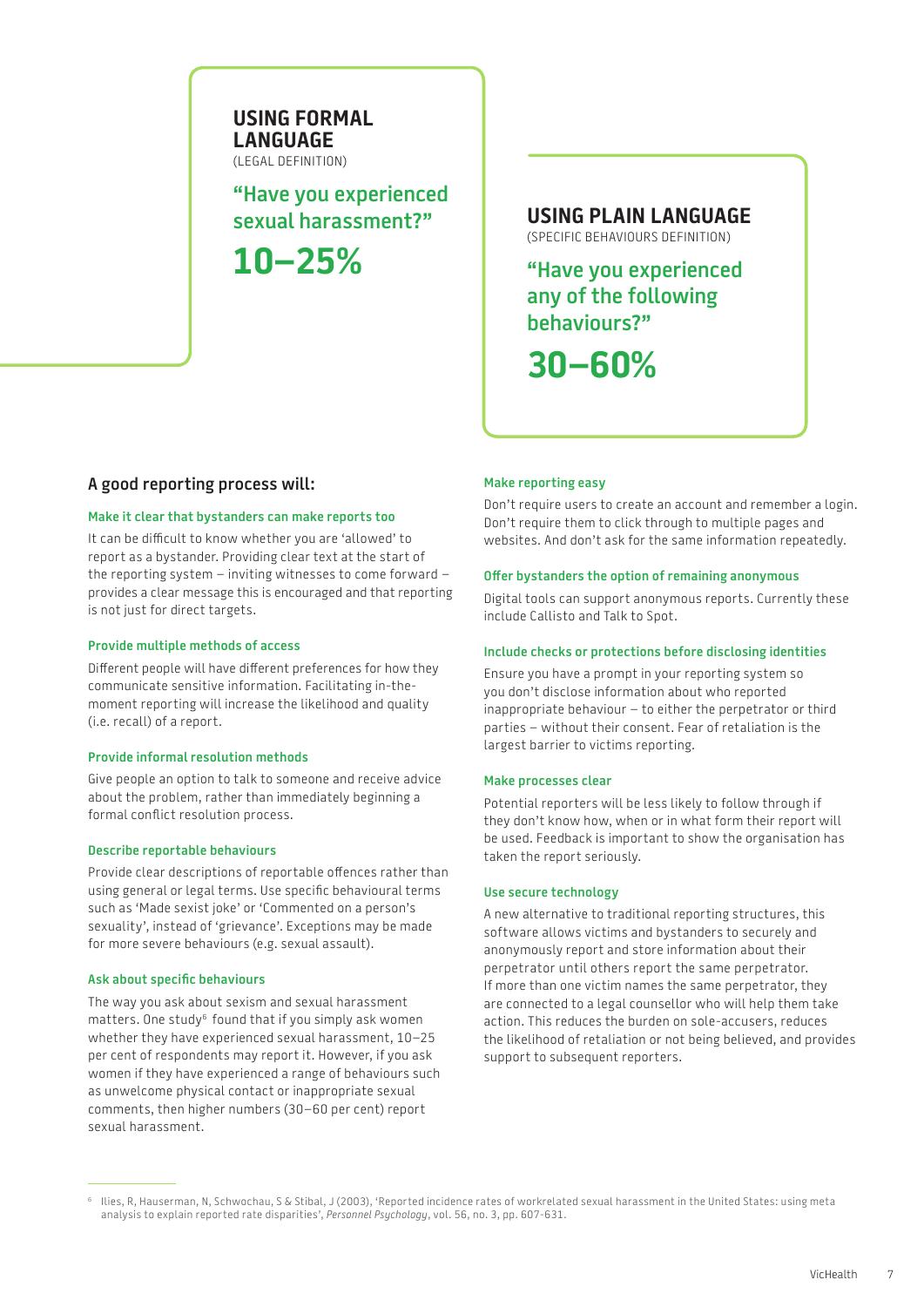## **STEP 2: Assess the readiness of people to become active bystanders**

Assess the current skills and attitudes of your target audience for this work and include activities to address their needs in your action plan.

## **Key questions to ask when designing initiatives**

## **Do people currently know what behaviours are considered sexist and sexually harassing?**

If awareness is low, start by focusing on improving recognition of these behaviours, or implementing ways to automatically detect these behaviours. It is important to ensure leaders and managers have a good understanding of what behaviours are considered sexist and sexually harassing.

### **Do individuals in your organisation see the need for intervention?**

If not, highlight the positive effects of intervening, the negative impacts of unchallenged sexist and sexually harassing behaviours, and the number of individuals who support bystanders taking action.

## **Do people know how to be an active bystander and do they have the confidence to do it?**

If knowledge is low, focus on discussing examples of specific bystander responses across a range of scenarios. You can also practise these in managerial and leadership training sessions, for instance. To increase people's confidence to act, provide reminders around your environment of what to do.

### **Are people's intentions to act high, yet their actual level of active bystanding low?**

You have a solid base to work with and now need to develop and implement behavioural strategies to support action.

## **Best practice design for behaviour change initiatives**

#### **Change environments before trying to change people**

Are there features of the environment that could be used to encourage active bystanding? Examples include making reporting simpler, introducing a service where targets can reach out and ask for informal help, or creating web plug-ins that screen for sexist language in feedback and other correspondence. Introducing systemic changes will affect more people than trying to change individuals' behaviour.

#### **Be clear about the behaviours you are targeting**

Clearly identify what constitutes sexist and sexually harassing behaviours in your context.

### **Be explicit about the actions you want bystanders to take**

Provide bystanders with specific examples of what you would like them to do in different scenarios, not just 'do something'.

#### **Don't stop at training**

Education on its own is insufficient to change behaviour. Be sure to align training with other activities and processes across the organisation. Training alone isn't the answer!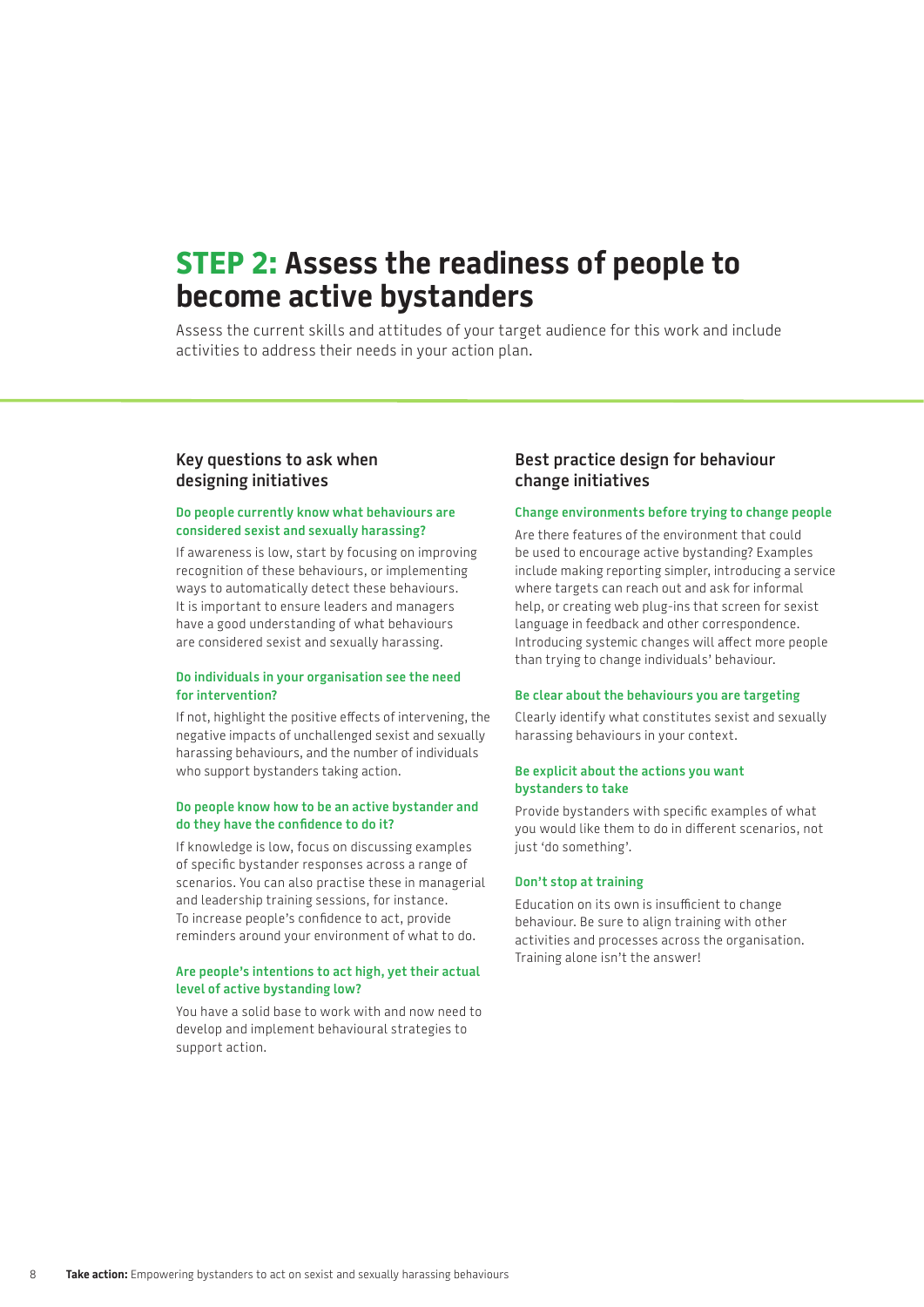## **What to expect:** The four key responses

In any setting, the skills and attitudes of your target audience are likely to fall into four key groups.



## **People who currently intervene when they see sexist and sexually harassing behaviours**

This group already intervenes but could potentially be taught to do so more effectively.



## **People who say they would intervene if they saw sexist and sexually harassing behaviours**

This group thinks they'll intervene, but probably won't. However, they can be taught the skills to follow through with their good intentions.



## **People who notice and are bothered by sexist and sexually harassing behaviours but wouldn't intervene if they saw it**

This group can be mobilised to consider bystander intervention by breaking down individual or organisational barriers to intervention, and highlighting the effectiveness of interventions.



## **People who think sexist and sexually harassing behaviours are okay**

This group is the hardest to motivate, and intervention will likely need to tackle existing beliefs. However, don't underestimate the powerful influence that watching others intervene can have on this group – seeing other active bystanders is likely to shift their thinking on what's okay and what's not.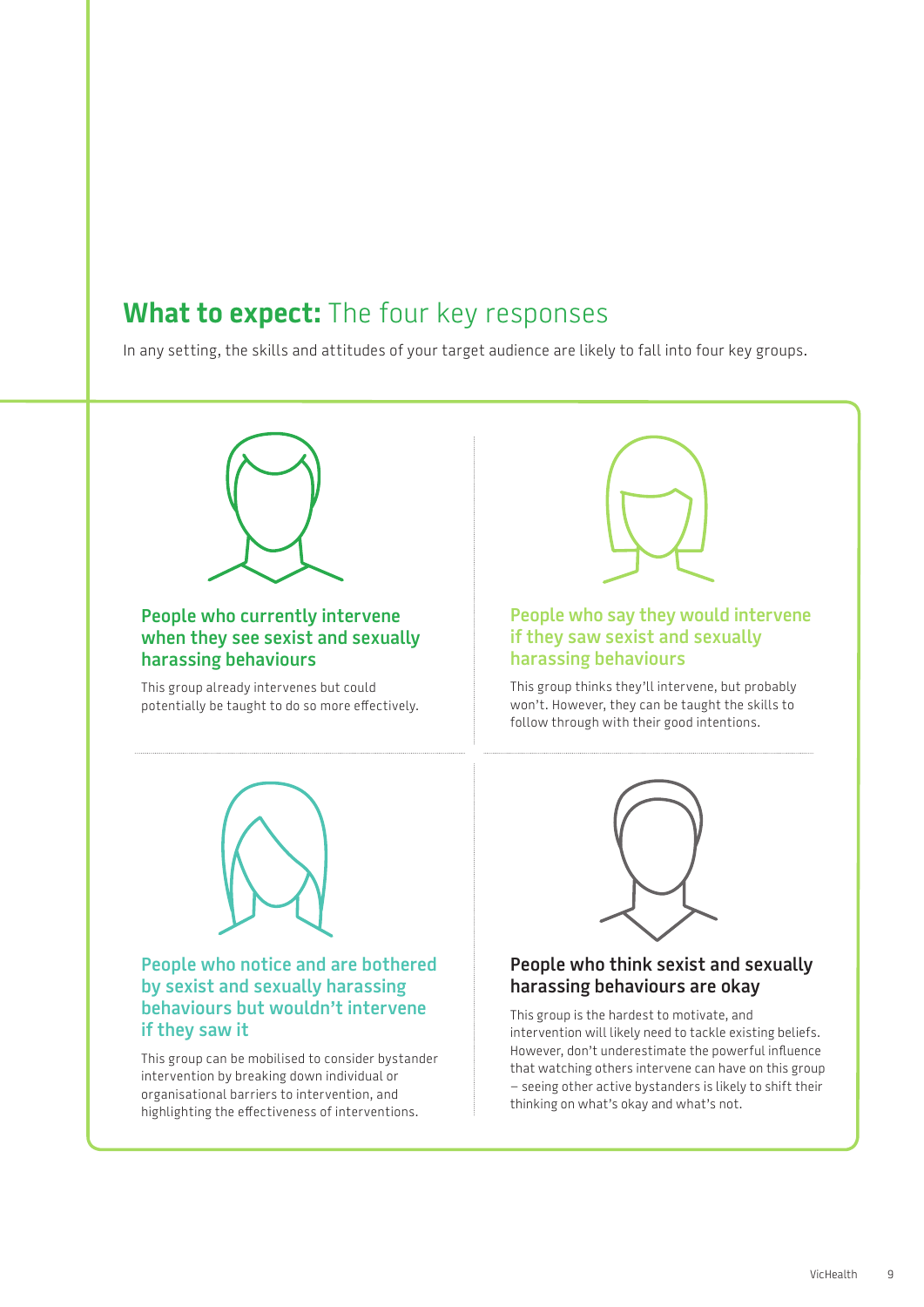## **STEP 3: Design your behaviour change initiatives for bystander action**

Research into successful initiatives for generating bystander action demonstrated four key aspects needed in order to change behaviour. Summarised as **EAST**: they make it **Easy**, **Attractive**, **Social** and **Timely** to be an active bystander.

The EAST framework is a generic behaviour change framework that can be applied to many pro-social behaviours. In this context it has been tailored for reducing sexism and sexual harassment $^{\tau}\!$ .

## Make it **Easy** to act

## **Break the status quo by starting a discussion about bystanding**

## **Ask about it**

Conduct routine questionnaires or discussions about the problem. Don't sit back and expect individuals to break the status quo by starting a discussion or report.

### **Connect motivated people**

Strengthen connections between individuals most likely to act or promote action by facilitating discussions around active bystanding. For example, prompt conversations about sexism and sexual harassment and their harmful effects as regular parts of leadership mentoring programs or group meetings.

## **Use technology to make it easier to detect and diagnose the problem**

### **Automate detection**

Use available technology to identify sexist behaviours. For example, there are tools available that can screen communications for gendered language<sup>8</sup>, scan through performance reviews for gendered terms, or even detect the number of male or female voices in a meeting (as in the Time to Talk<sup>9</sup> app). Low-tech versions such as rosters for note-taking or cleaning, may be just as effective.

#### **Map behaviours**

Use crowd-mapping technology<sup>10</sup>, to identify harassment 'hotspots' so you are able to target interventions where they are most needed.

## Make it **Attractive**

## **Personalise communications**

Use the name of a person or the group they belong to when writing to people about bystander action. This helps to make individuals feel personally responsible for taking action.

For example: 'Hi Simon, did you know the majority of our engineering students believe sexist jokes on our campus are not okay? Listed below are some possible actions you can take when you hear a sexist joke.'

## **Support people to understand the 'why'**

Take the time to help people understand *why* bystander action is necessary and how it benefits your culture, for everybody.

The Victorian Equal Opportunity and Human Rights Commission conducted a high-level evidence review of interventions into workplace culture change on sexual harassment and found that building knowledge of how harmful such behaviour is to the victim is one of the most effective ways of creating culture change.

<sup>7</sup> The EAST framework available from [www.bi.team/publications/east-four-simple-ways-to-apply-behavioural-insights/](https://www.bi.team/publications/east-four-simple-ways-to-apply-behavioural-insights/)

<sup>8</sup> Matfield, K, 'Gender decoder for job ads'. Available from [http://gender-decoder.katmatfield.com](http://gender-decoder.katmatfield.com/)

<sup>&</sup>lt;sup>9</sup> Ekbrand, H (2014), 'Time To Talk' app. Available from [http://www.lookwhostalking.se](http://www.lookwhostalking.se/)

<sup>10</sup> Kalms, N (2018) [Crowd-mapping gender equality – a powerful tool for shaping a better city launches in Melbourne](https://theconversation.com/crowd-mapping-gender-equality-a-powerful-tool-for-shaping-a-better-city-launches-in-melbourne-105648), an article from the online publication 'The Conversation'.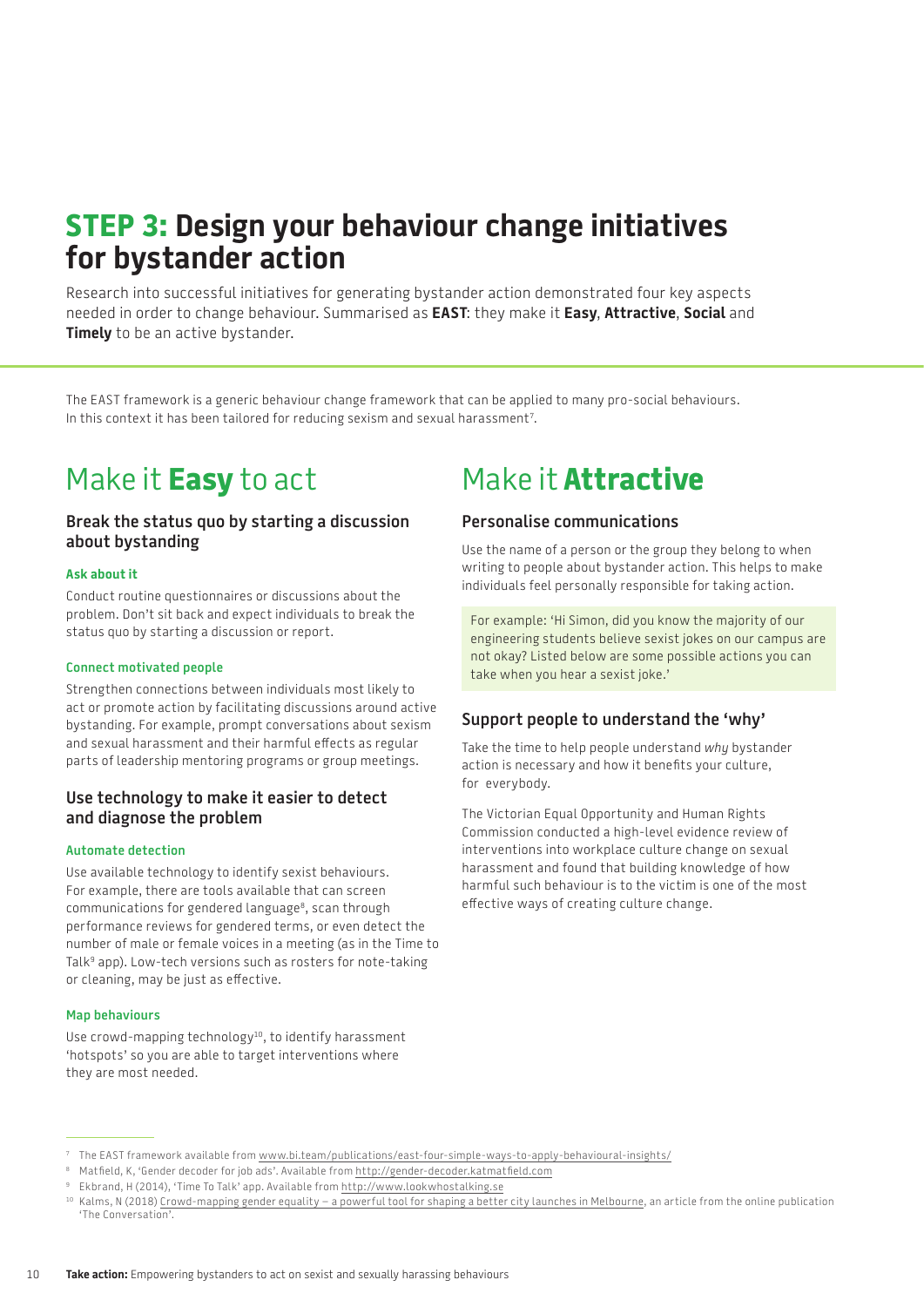## Make it **Social**

## **Emphasise desired behaviours**

Use your initiative to deliver messages to show that bystander action is socially acceptable.

For example: '9 out of 10 people working in our department say they would report it if they heard an inappropriate sexual comment in our workplace. Below are some ideas for what you can do or say if you hear such a comment.'

## **Don't unintentionally promote sexism and sexual harassment as the social norm**

When you emphasise the prevalence of sexism and sexual harassment, these messages can backfire and normalise the experience and perpetration of sexual harassment.

So, don't say things such as '9 out of 10 women in our workplace have experienced sexual harassment' nor 'most workplace sexual harassment goes unreported'.

## **Select your messenger carefully**

Messages to encourage bystander action need to come from an appropriate messenger. If you are trying to convey an organisational-wide position or senior level of support, choose someone very senior. If you are trying to convey a group norm, choose someone whose opinion is valued by the group, regardless of seniority.

## Make it **Timely**

## **Plan your initiative so it lands with people at the best possible time**

## **Capitalise on moments of change**

Introduce interventions at key times of change to increase your rate of success. Times of change include when people are starting new jobs or new roles, when students are starting a university semester, or when new offices or branches are opened.

## **Target behavioural peaks**

Introduce your initiatives at times or locations when sexist and sexually harassing behaviour is usually worse. Times to launch might be before the work Christmas party season, before a team event off-site, or at the start of orientation week.

## **Help people plan for the actions they will take beforehand**

## **Ask for commitment**

Ask people to commit to taking specific actions with tangible goals.

## **Make good intentions more concrete**

After making commitments, ask people to visualise the barriers that might get in the way, and generate methods of getting over them. 'If/ then' phrasing can be helpful.

For example: 'If I freeze when I see my friend making a sexist joke, I will avoid laughing, then I will ask him later why he thought it was funny, when there aren't so many people around'.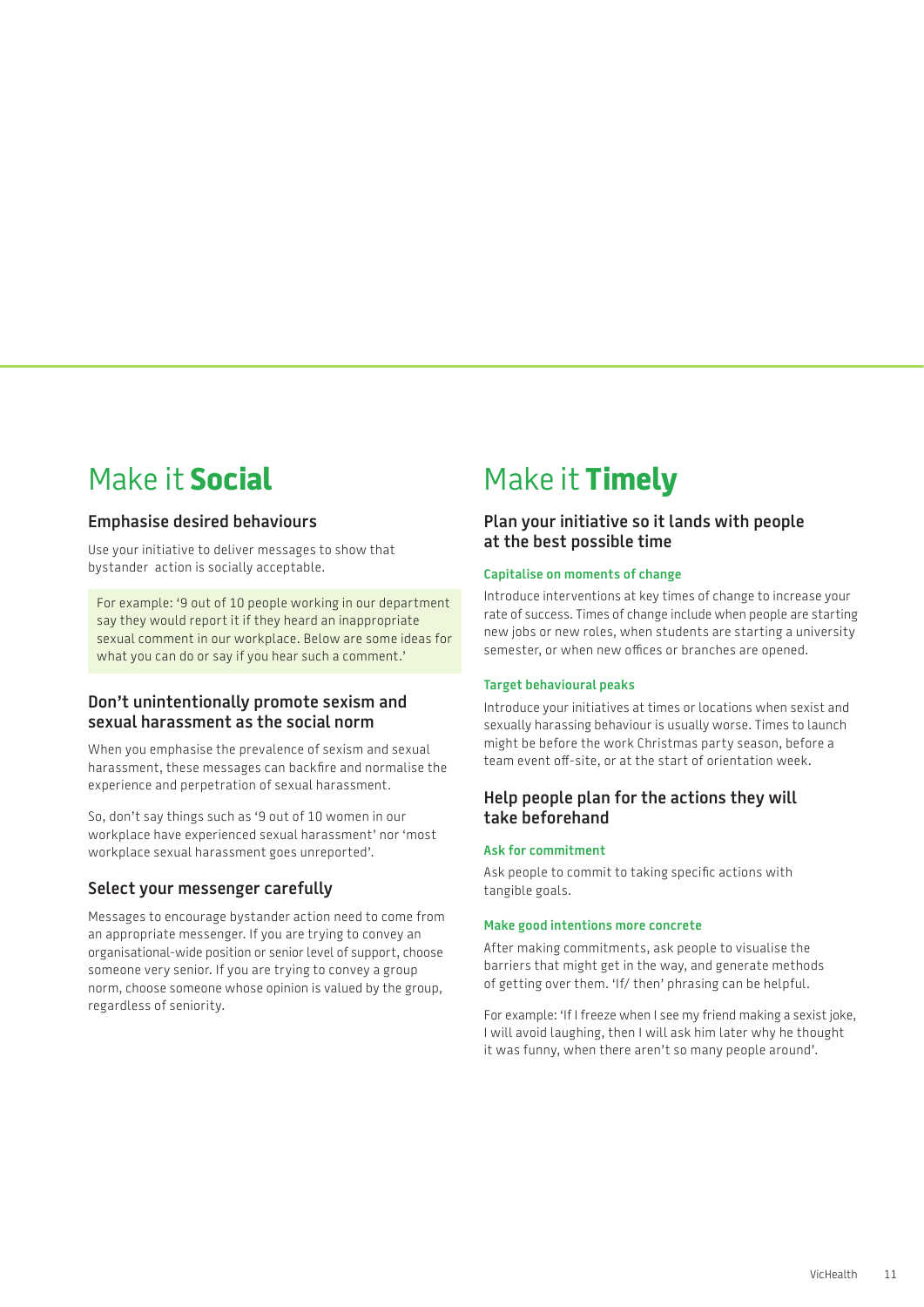## **STEP 4: Evaluate**

You can never know ahead of time how effective an initiative will be. This resource has been produced to support you to develop initiatives that are effective and underpinned by evidence. However, it is important to evaluate the success of all your initiatives. That way you can identify the lessons learned and use them to inform future initiatives.

## **When planning your evaluation consider the following points**

### **Use a control group**

If you can, compare people who participated in your initiative against a control group of people who did not. This will show you precisely what the impact of your initiative was. The best way to do this is using 'randomised controls' where you randomly select who participates in your initiative, and who doesn't (see 'Test, Learn, Adapt' in useful resources).

### **Include direct and indirect behavioural measures**

Don't just rely on data about participants' satisfaction with training, or their intention to be an active bystander. Ask them if they *actually* changed their behaviour (i.e. took bystander action). In every setting, there is also likely to be existing data that can show if your initiative has had an impact on sexism and sexual harassment. For instance, look at the data in the time period after your initiative. Who was promoted? Who resigned? Who reported feeling unsafe? Compare these measures between men and women. And then compare them to the time before your initiative.

#### **Ask about specific behaviours**

As with the reporting process, when you ask about sexism and sexual harassment, ask about behaviours people have witnessed or experienced (e.g. a sexist joke or comment, inappropriate physical contact), rather than using legal language such as 'have you witnessed sexual harassment?'.

Bystander action is an important mechanism for change and there is currently emerging evidence about what works in this space. VicHealth hopes that organisations and individuals find the content in this guide helpful. For more information or to share your own experiences of implementing active bystander initiatives please contact VicHealth or the Behavioural Insights Team.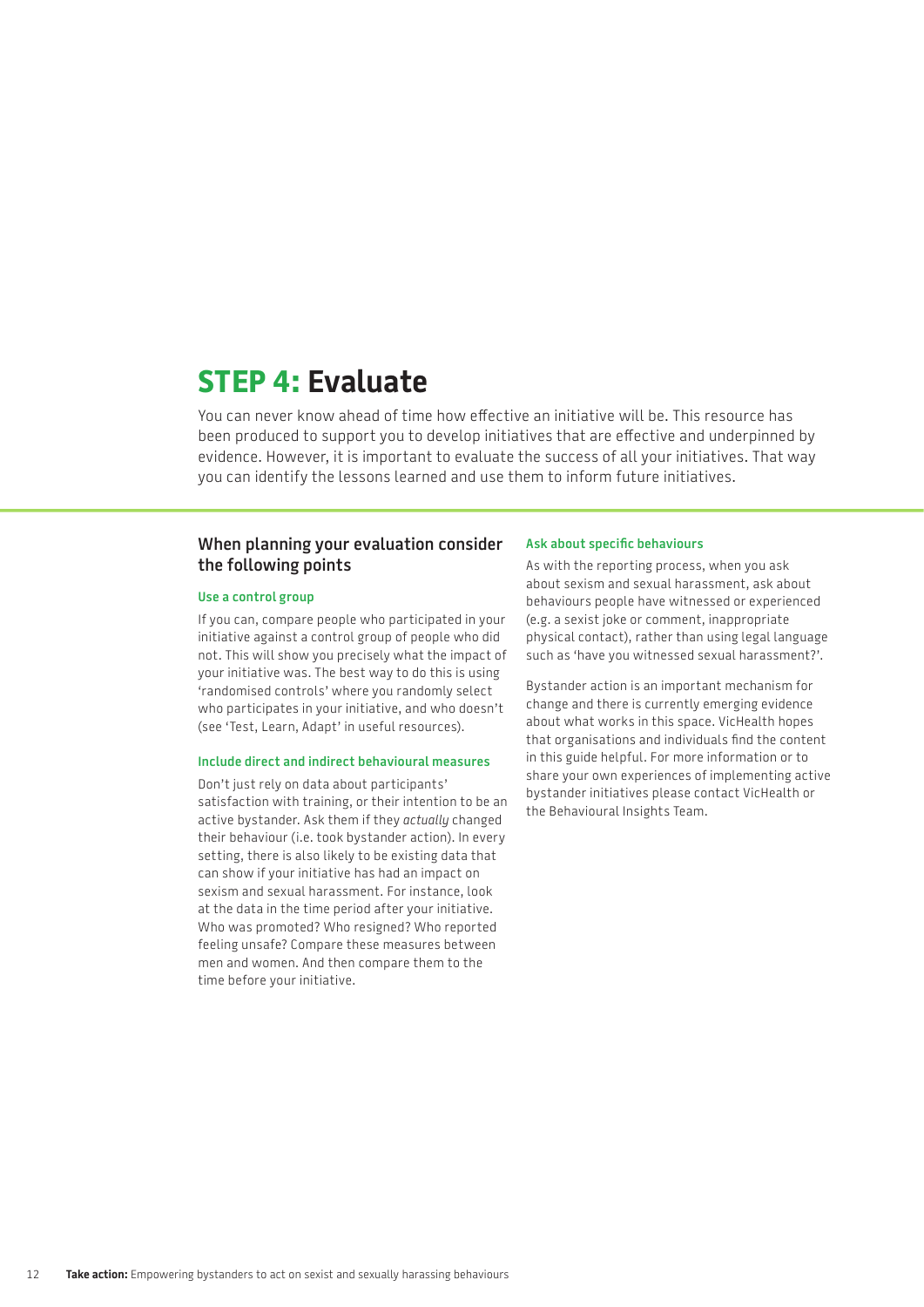## **Useful resources**

The VicHealth website has a bystander action page where related resources and information are available. Visit [www.vichealth.vic.gov.au](http://www.vichealth.vic.gov.au)/bystander for information and updates.

#### **The following documents have assisted us in preparing this resource:**

Behavioural Insights Team *[EAST: Four simple ways to apply behavioural insights](https://www.bi.team/publications/east-four-simple-ways-to-apply-behavioural-insights/)* (2014) This resource outlines how to apply behavioural insights to public policy using BIT's EAST framework.

Behavioural Insights Team *[Test, learn adapt: Developing public policy with randomised controlled trials](https://www.bi.team/publications/test-learn-adapt-developing-public-policy-with-randomised-controlled-trials/)* (2012) This resource outlines how to use randomised controlled trials in in public policy.

Government Equalities Office & Behavioural Insights Team *[Reducing the gender pay gap and improving](https://www.bi.team/publications/reducing-the-gender-pay-gap-and-improving-gender-equality-in-organisations/)  [gender equality in organisations: Evidence-based actions for employers](https://www.bi.team/publications/reducing-the-gender-pay-gap-and-improving-gender-equality-in-organisations/)* (2018) This resource details the latest evidence on what works and what doesn't in promoting gender equality in organisations.

#### **Other useful resources**

#### **Callisto**

[Callisto](http://www.projectcallisto.org) is a non-profit organisation that develops technology to combat sexual assault and professional sexual coercion.

#### **Talk to Spot**

[Talk to Spot](https://talktospot.com/) is a safe, anonymous way to document harassment and discrimination. Reporting is optional.

#### **VicHealth Equal Footing Toolkit (2015)**

Equal Footing is a toolkit for workplaces to promote gender equality and respectful relationships

#### **VicHealth (En)countering resistance: Strategies to respond to resistance to gender equality initiatives (2018)**

This practical guide offers some effective strategies and tools to prepare for and respond to backlash and resistance to gender equality initiatives.

#### **Victorian Equal Opportunity and Human Rights Commission**

The Commission provides information and resources on sex discrimination and sexual harassment laws in Victoria. Details are also provided on how to lodge an enquiry or complaint under the *Equal Opportunity Act* (and the *Racial and Religious Tolerance Act*). Telephone enquiries: 1300 292 153 (9 am–4.30 pm weekdays) [www.humanrightscommission.vic.gov.au](https://www.humanrightscommission.vic.gov.au).

#### **Women's Health Victoria Knowledge Paper Working with workplaces: challenges and opportunities for workplace violence prevention and bystander programs (2018)**

This paper explores some of the challenges and opportunities in workplace-based programs – including bystander programs – for the primary prevention of violence against women based on findings from program evaluation.